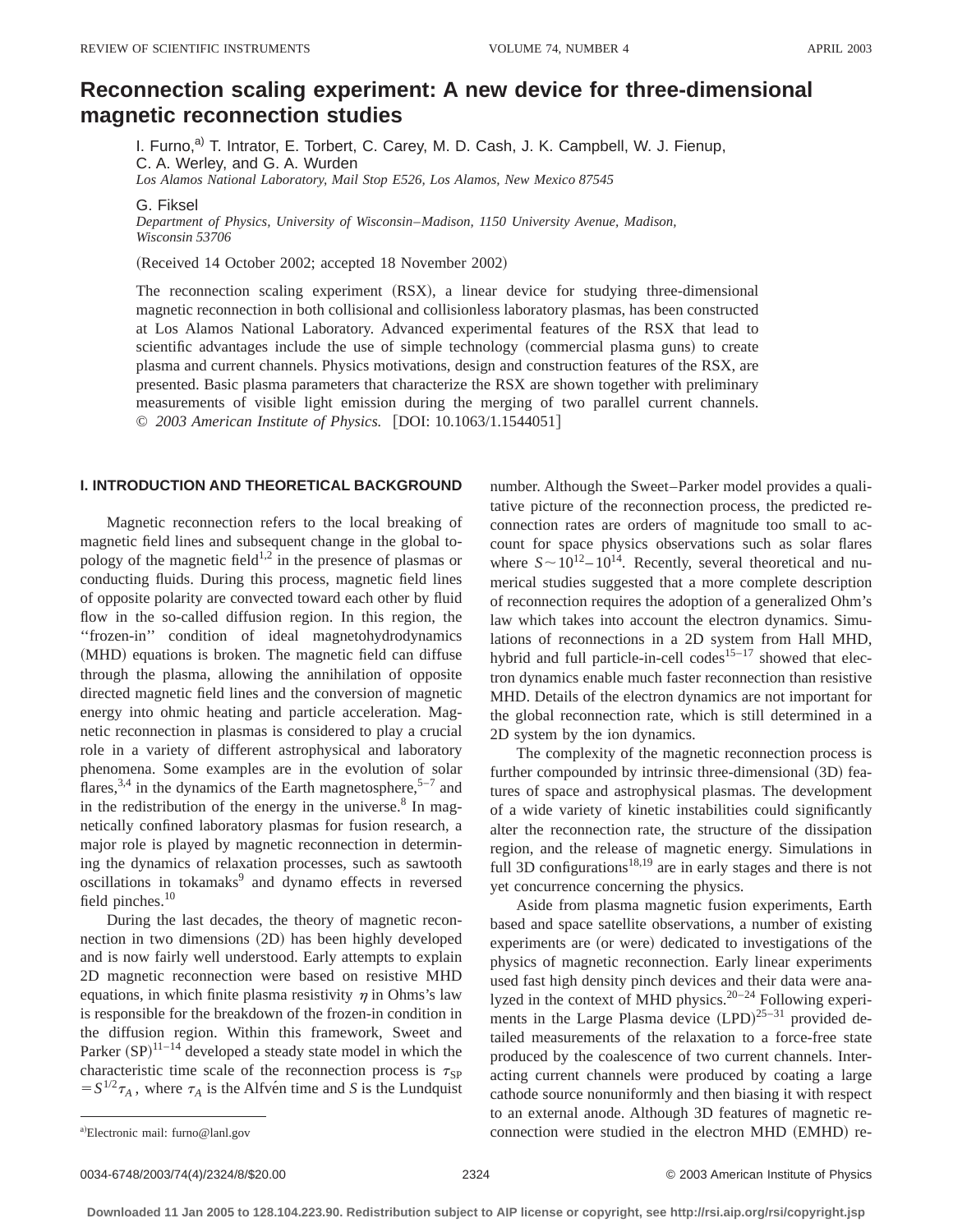

FIG. 1. Cross section of the RSX device: (a) lateral view, (b) front view, and (c) schematics of two current channels interacting along the axis of the device. The RSX main elements shown are  $(1)$  plasma guns,  $(2)$  head flange that accommodates a large window,  $(3)$  magnet coils,  $(4)$  external anode,  $(5)$  stainless steel vacuum vessel,  $(6)$  schematics of the vacuum system, and  $(7)$  electromechanical valve for gas puffing.

gime (electrons are magnetized but ions are not), the Lundquist number  $(S \le 10)$  of the interacting current channels was limited by the plasma production scheme. The next generation of experiments with large Lundquist number are carried out by axially merging two toroidal spheromaklike plasmas in Tokyo University Spherical Torus No.  $3^{32-34}$ and merging two toroidal plasmas in the Magnetic Reconnection Experiment<sup>35,36</sup> and the Swarthmore Spheromak Experiment. $37-40$  A recent toroidal and collisionless experiment takes advantage of cusp geometry.<sup>41</sup>

The challenging physics of 3D magnetic reconnection and the large number of open questions motivated a new experimental investigation of reconnection in high *S* plasmas with a focus on three-dimensional issues.

Over the past few years, developments in plasma gun technology have made plasma guns a reliable laboratory source capable of producing plasmas with large Lundquist numbers ( $S \approx 800$ ).<sup>42,43</sup> The reconnection scaling experiment (RSX) at Los Alamos National Laboratory will use this innovative plasma gun technology to create parallel current channels and to study their coalescence in 3D linear geometry. The emphasis will be on using many repetitive plasma discharges to acquire detailed spatial and temporal measurements as the two current channels merge along the axis of the linear device.

The rest of the article is organized as follows: in Sec. II,

the design and construction of the RSX is reviewed together with the plasma gun technology and details of machine operation. In Sec. III, preliminary measurements of RSX plasmas are presented and discussion is outlined in Sec. IV.

# **II. RSX EXPERIMENTAL APPARATUS**

A view of the RSX device is shown in Figs.  $1(a)$  and  $1(b)$  together with a schematic of the linear geometry of two interacting current channels, Fig.  $1(c)$ . Here in Sec. II, the main elements of the RSX device are described together with the plasma production technique. An overview is presented of the control and data acquisition system and main diagnostics.

#### **A. Vacuum vessel and vacuum system**

The RSX vessel consists of a cylindrical vacuum chamber of approximately 4 m length and 20 cm radius, Fig.  $1(a)$ , which is formed by three sections 48 in. in length recycled from the field reversed configuration experiment  $(FRX-C)^{44}$ and fabricated from stainless steel (SS304) tubing with a 40.6 cm nominal outside diameter and a 0.48 cm wall thickness. Each section has  $16\times2.75$  and  $12\times6$  in. Conflat flanges facing radially, allowing easy placement of the diagnostics and flexibility in the plasma gun geometry arrangement. End flanges accommodate large windows, probe access, and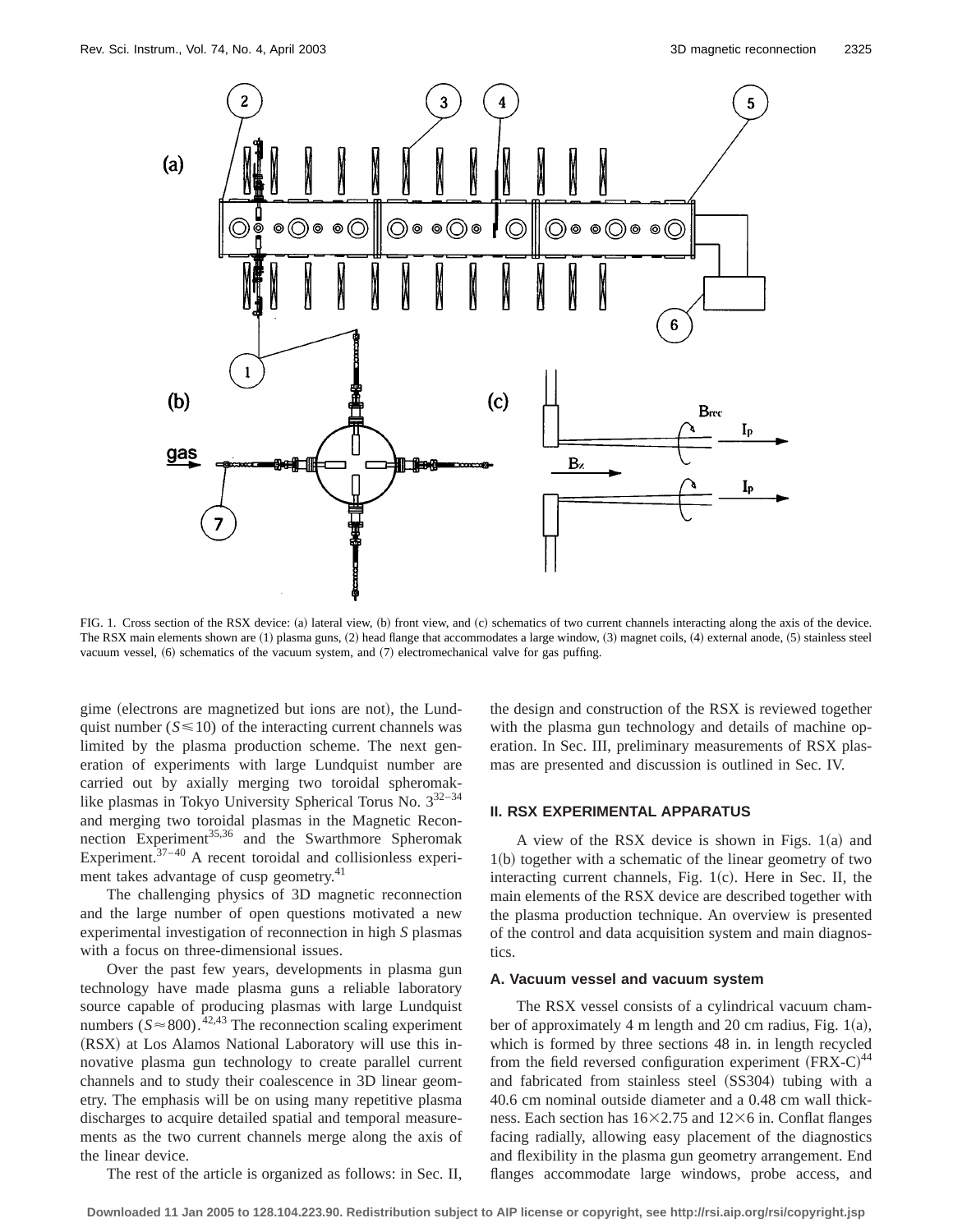eventually mounts for plasma gun arrays. The use of standard Conflat hardware ensures ultrahigh vacuum capability at reasonable cost. The vacuum system consists of a 5500 l/s roughing and backing mechanical pumps with a 110 l/s turbopump which provides a  $10^{-7}$  Torr base vacuum before plasma formation. The vacuum control system encompasses an automatic gauge controller and safety interlock which closes appropriate valves and shuts down the turbopump in the case of accidental pressure or power failure. During operation of the plasma guns, this system is disabled to prevent its intervention following plasma formation and the subsequent increase in pressure.

# **B. Plasma guns, pulser supply, and discharge sequence**

Presently, RSX is equipped with four plasma guns radially inserted through 2.75 in. flanges into the vacuum chamber and equally spaced in the poloidal direction as shown in Fig. 1(b). The plasma guns, originally designed<sup>42,43</sup> for current profile modification in the Madison symmetric torus, 45 allow the injection of parallel current channels along the axial direction of the RSX device as is schematically shown in Fig.  $1(c)$ . The radial distance between plasma guns can be modified to provide flexibility in the geometry of the interacting current channels.

Each plasma gun, with a 5 cm external diameter, contains a miniaturized plasma source with a circular 0.79 cm<sup>2</sup> nozzle aperture in which a cylindrical plasma is produced by arc discharge between a molybdenum anode and a cathode.<sup>43</sup> A stack of molybdenum and boron nitride washers 1.5 cm high defines the arc channel between the anode and the cathode. The gas, usually H or He, is supplied through the cathode by an electromagnetic valve, Fig.  $1(b)$ , which is pulsed 12 ms before arc discharge. This time delay corresponds to the gas traveling time from the puff valve to the miniaturized discharge chamber. When the arc anode is negatively biased with respect to an external anode, a fraction of the arc current is diverted towards the external anode as plasma current. In Fig. 1(a), the external anode is shown that consists of a  $50$ cm<sup>2</sup> SS304 plate bolted to a copper rod which is electrically insulated from the vacuum vessel by a ceramic feedthrough. The external anode can be moved along the RSX vessel to modify the length of a single current channel.

In Fig. 2, a schematic of the discharge pulser circuit is shown. The arc plasma is maintained by a pulse forming network (PFN) which sets the internal gun arc voltage to  $V_{\text{arc}}$ =80–100 V and determines the discharge pulse length which is presently approximately 10 ms. The impedance of the PFN matches the arc impedance and is set to 100 m $\Omega$ . The PFN capacitors are charged up to a maximum voltage  $V_{\text{cap}}=1$  kV and the arc discharge is initiated by applying a gate pulse to a silicon controlled rectifier (SCR), SCR1 in Fig. 2. The arc current,  $I_{\text{arc}}$  can be varied from 0.3 to 1 kA. The bias pulser, shown on the left in Fig. 2, is designed to lower the potential of the arc anode below that of the grounded external anode so that, by varying the external bias voltage,  $V_{bias} = 0 - 300 \text{ V}$ , a desired fraction of the arc current can be extracted as external anode (i.e., plasma) current. The



FIG. 2. Schematic of the exciter circuit for the plasma guns. When the arc anode is negatively biased with respect to the external anode, Fig.  $1(a)$ , a fraction of the arc current  $I_{\text{arc}}$  is diverted towards the external anode as plasma current. Shown are the pulse forming network (PFN), the silicon controlled rectifier (SCR), the arc, and bias power supply (PS) with switch relays  $(S1$  and  $S3)$ .

bias discharge is initiated by applying a gate pulse to SCR2 approximately 1 ms after the beginning of the arc discharge corresponding to the maximum of  $I_{\text{arc}}$ . The duration of the bias discharge can be manually varied from a few  $\mu$ s to approximately 8 ms by shorting the bias capacitor bank into a dump resistor through SCR3.

An illustration of a RSX discharge sequence is presented in Fig. 3, showing measurements obtained from a single gun. The plasma discharge is initiated at  $t=0$  when the arc anode is biased to  $V_{\text{arc}} \approx +100 \text{ V}$  with respect to the arc cathode. The arc current,  $I_{\text{arc}}$ , rapidly increases and reaches a maximum value of about 1 kA just before the external anode is biased to  $V_{\text{bias}} \approx 200 \text{ V}$  at  $t=1 \text{ ms}$ . The rise time of the arc current, approximately  $t=1$  ms, is limited mostly by the pulse forming network. For  $1 \le t \le 10$  ms, a current channel is formed and a total current of about 450 A is driven, as indicated by the current collected by the external anode. The rise time of the bias current is of the order of 50  $\mu$ s. At  $t=10$  ms, the external anode is floated with respect to the plasma gun and therefore no plasma current is driven.



FIG. 3. RSX discharge sequence showing data from a single plasma gun. The time evolution of the arc/bias voltage and current is shown together with the current collected by the external anode.

**Downloaded 11 Jan 2005 to 128.104.223.90. Redistribution subject to AIP license or copyright, see http://rsi.aip.org/rsi/copyright.jsp**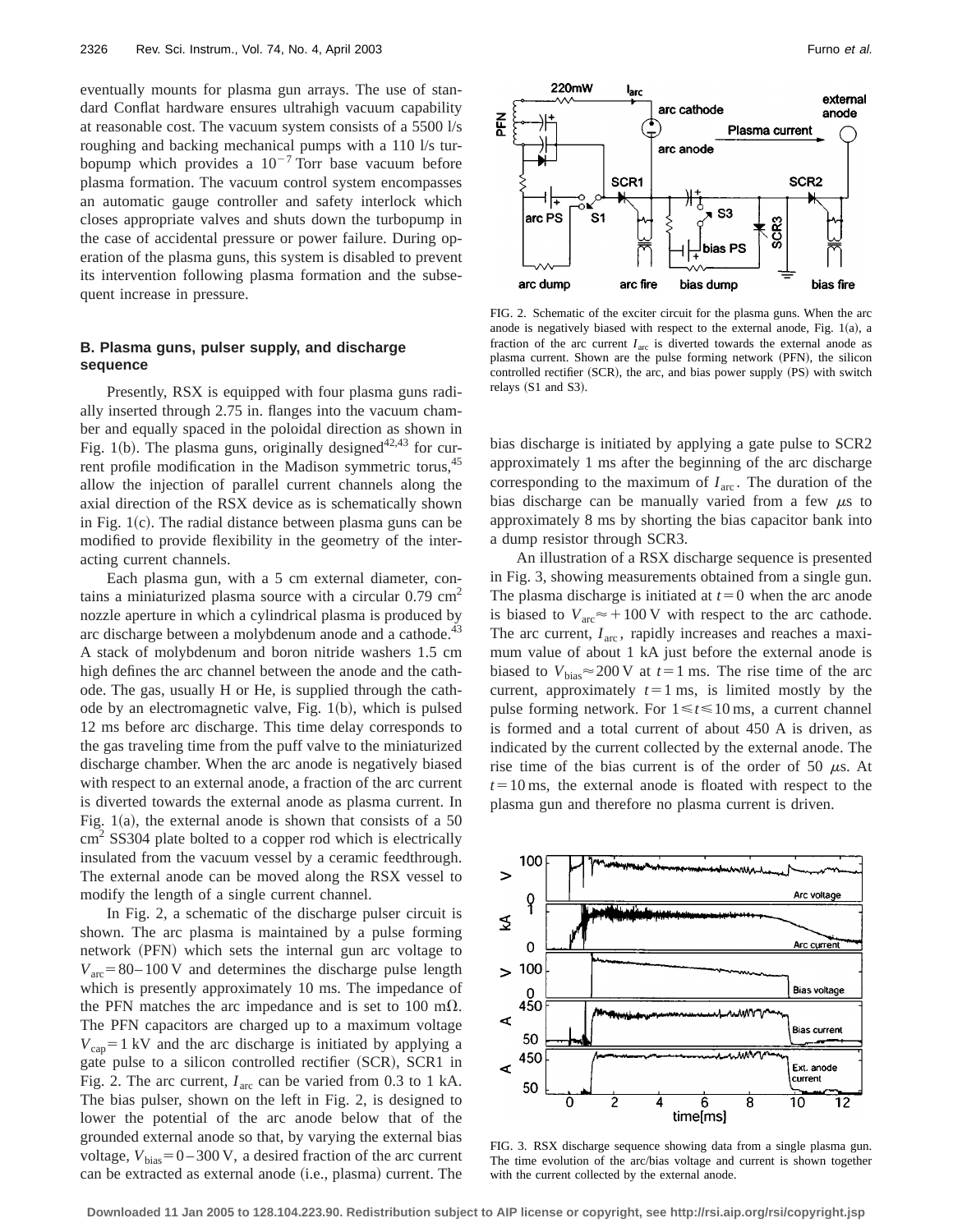

FIG. 4. Schematic of the exciter circuit for the magnet coils together with the MOSFET driver for the SCR switch that starts the discharge. Also shown are the capacitor bank, power supply, and safety circuitry that encompasses two high power switches (S1 and S2) to dump the capacitor bank before and after each discharge.

#### **C. Magnet coils and switching circuit**

Figure 4 presents a schematic of the pulse exciter and basic control circuitry for the magnet coils. A set of 12 identical copper coils with 125 cm external diameter and 53 cm internal diameter surrounds the RSX vessel and provides the axial guide field  $B<sub>z</sub>$ , Fig. 1(a). Each coil has self-inductance of 820  $\mu$ H and resistance of 80 m $\Omega$ . In the present arrangement, a limited set of five pairs of series coils is connected in parallel and energized by an 0.16 F, electrolytic capacitor bank with a quarter cycle time of 16 ms. The capacitor bank is charged by a 800 V, 10 A power supply. For the present capacitor bank and magnet configuration, the maximum center magnetic field is  $B_z = 1000$  G at 1 kA current per coil. At this current level, magnet operation only requires a straightforward SCR switched network for a 32 ms half cycle pulse length, with a diode crowbar at the zero voltage crossing time. The SCR is controlled by a metal–oxide– semiconductor field-effect transistor (MOSFET) switch (see Fig. 4) which is gated by a  $+24$  V, 35 ms pulse provided by the control system described in Sec. II E. The power supply control system encompasses automatic safety circuitry (see high voltage switches  $S2$  and  $S3$  in Fig. 4) that shorts the positive and negative sides of the capacitor bank before and after each shot to prevent accidental charging of the capacitor bank. Initial operation at a pulse repetition of 120–180 s can be achieved by air cooling the coils. Water cooling at 10 gal/min using a closed loop de-ionized water system can be easily added to extend operation of the device to a higher repetition rate.

## **D. Diagnostics**

The RSX is equipped with an initial set of diagnostics consisting of internal probes and noninvasive optical systems. Presently, internal probes are inserted into the vacuum vessel through flexible bellows and sliding seals, allowing two-dimensional scanning of plasma parameters in the plane perpendicular to the axis of the device. Each probe can be moved along the axis of the device into a different porthole.

The three components of the magnetic field are measured using a single probe consisting of electrostatically shielded, small (3.175 mm diam), orthogonal magnetic loops with 30 turns each. A miniaturized Rogowski  $\text{coil}^{46}$  with 1 cm internal diameter allows measurement of the radial profile of current channels. A double Langmuir probe consisting of two electrically insulated tungsten wires enables measurement of the electron density and temperature. A CCD fast framing camera<sup>47</sup> and multiple photomultiplier tubes allow monitoring of visible light emission from the plasma through portholes.

A feature of paramount importance in 3D magnetic reconnection experiments is the capability to measure plasma parameters and magnetic field structures and fluctuations in three dimensions.<sup>48</sup> A new three axis moveable probe drive, which will be the subject of a future article, has been designed and is presently under construction. This system will allow a complete three-dimensional scan of the plasma with an interchangeable probe head which accommodates different types of probes.

#### **E. Control and data acquisition system**

The RSX control, data acquisition, and data storage system is based on a distributed architecture including a National Instruments FP-2000 Ethernet module and commercial personal computers (PCs). All the machines communicate through Ethernet links.

The FP-2000 module runs embedded LabView Real Time and controls a National Instruments FP-DO-401 discrete output module. This module provides  $+24$  V pulses for the timing sequence with time accuracy within a few ms. Events which require higher accuracy (i.e., gun arc and bias start and stop) are provided by digital hardware delays.

The RSX data acquisition system consists of digital Tektronix oscilloscopes and multiple Le Croy transient recorders which are housed in CAMAC crates controlled via general purpose interface bus (GPIB) interfaces by a commercial PC running Windows 2000. The sequence of configuring and arming the digitizers followed by data retrieval is performed by Labview 6 routines which are grouped into a single graphical user interface. A high level programming language such as Labview 6 allows the use and integration of many different digitizers with only modest software development.

The PC which controls the acquisition system is linked via Ethernet to the RSX data storage system. This consists of a commercial PC running Linux RedHat 7.1 operating system in which a MDS+ server database<sup>49</sup> is installed. The data are archived on a  $60$  GB disk drive in MDS+ compressed format and analyzed via Matlab and IDL routines, which allow compatibility with multiple operating systems.

## **III. INITIAL EXPERIMENTAL DATA**

To characterize the flexibility of the RSX, preliminary data are shown for different values of key operating parameters including current density *J*, electron density  $n_e$ , and axial guide magnetic field  $B<sub>z</sub>$ .

Precise time resolved 3D measurements of particle and field dynamics can be built up over many shots if high re-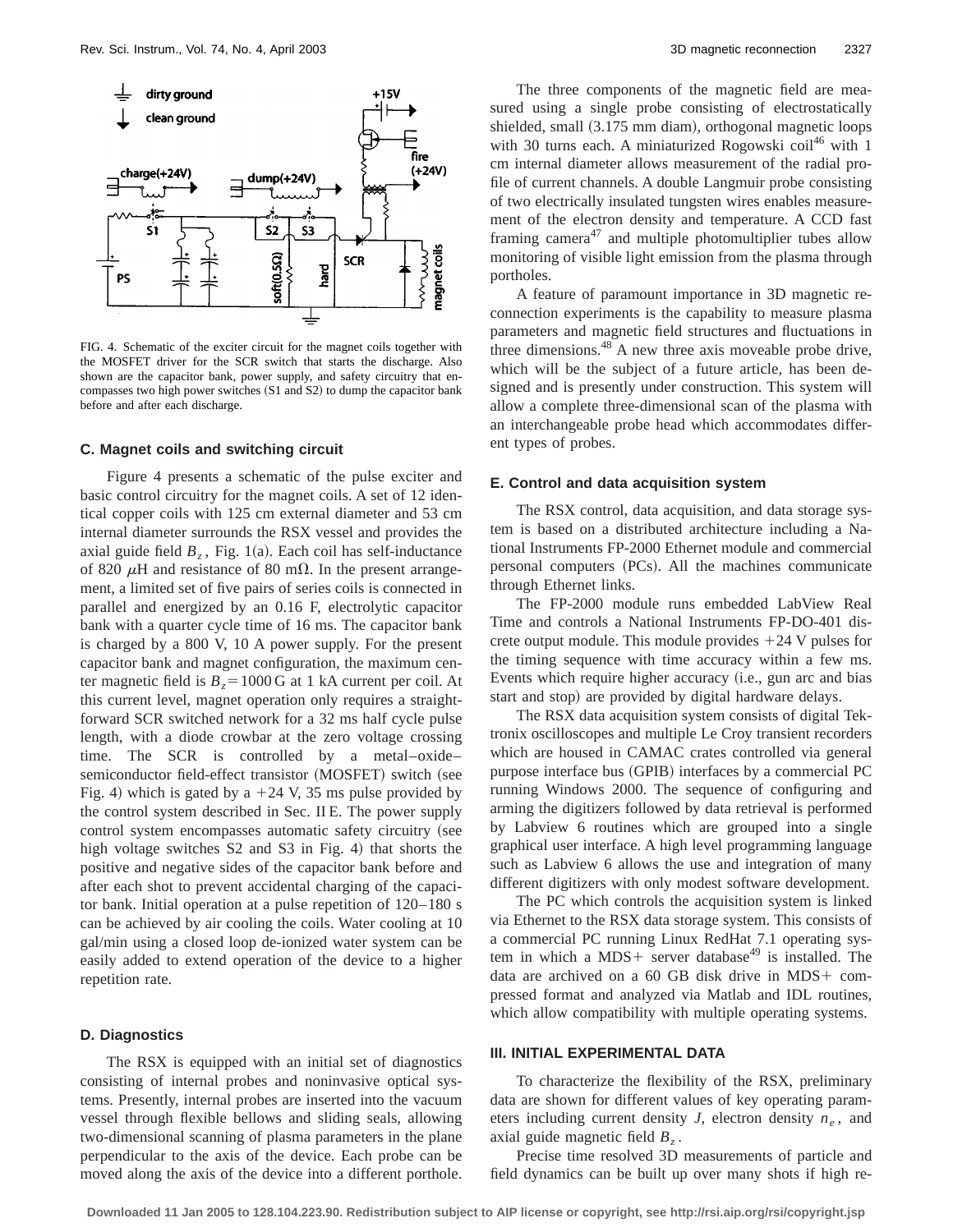

FIG. 5. Time evolution of the center current density measured by a miniaturized Rogowski coil located 100 cm from the gun nozzle. The error bars are calculated from standard deviation of the data over a set of 10 consecutive identical discharges.

producibility of the plasma conditions is provided. The stability of a single plasma gun together with the reproducibility of key plasma parameters has been tested for a set of 10 consecutive discharges over a 30 min period with basic parameters of  $V_{\text{arc}}=120 \text{ V}$ ,  $I_{\text{arc}}=1 \text{ kA}$ ,  $V_{\text{bias}}=200 \text{ V}$ ,  $B_z$  $=400 \text{ G}$ , and  $P_{\text{gas}}=20 \text{ psi}$ . The center plasma current density was monitored by a miniaturized Rogowski probe.<sup>46</sup> The gun nozzle and the probe were located at, respectively,  $z=0$  and  $z=100$  cm. Data were acquired for an approximately 16 ms duration including a 8 ms time window when the external bias was switched on. In Fig. 5, the temporal evolution of the center current density,  $J_0$ , averaged over the complete set of discharges is shown. The error bars are calculated using standard deviation of the data and indicate nominal reproducibility of approximately 7%. In Fig. 5, only a subset of the error bars is shown for clarity. These data demonstrate a major advantage of plasma gun technology, i.e., that many highly reproducible discharges are possible.

Radial profiles of the current density were measured at the same axial location in a set of discharges with basic parameters of  $V_{\text{arc}}=100 \text{ V}$ ,  $I_{\text{arc}}=0.8 \text{ kA}$ ,  $B_z=400 \text{ G}$ , and  $P_{\text{gas}}$ =35 psi. In Fig. 6, current density profiles are shown as a function of the external voltage  $V_{bias}$  applied as it varies from 0 to 200 V. The total plasma current flowing through the 1 cm<sup>2</sup> Rogowski aperture was unfolded into a current density profile given by the analytical expression

$$
J(r) = \frac{J_0 r_0^2}{r^2 + r_0^2}.
$$
 (1)

Parameters  $J_0$  and  $r_0$  (listed in the inset in Fig. 6) were determined by a least-square fit of the measured total current and the total current calculated from Eq.  $(1)$ . With this ansatz, changes in radial widths of several millimeters can be resolved. A smaller Rogowski aperture would have better spatial resolution but also a smaller signal to noise ratio.

Figure 6 shows the possibility of varying the ratio between the reconnecting magnetic field, produced by the current channel, and guide field  $B_z$  which is an important issue in 3D magnetic reconnection.<sup>50,51</sup> The maximum current



FIG. 6. Current density profiles for different bias voltages. Data were taken with a miniaturized Rogowski coil placed 100 cm from the gun nozzle. The error bars are calculated as standard deviation of the data over a set of three identical discharges. The inset displays profile parameters calculated according to Eq.  $(1)$ .

density is limited to 100% of the net charge neutral current density. There are overlapping ranges for  $J(r)$  profiles that can also be investigated while scanning other parameters such as the magnetic guide field.

For the same set of discharges, Fig. 7 shows the electron density profile before the external bias is switched on. The profile is derived from double electrostatic probe measurements and indicate a center electron temperature of  $T_{e0} \approx 10 \text{ eV}$  and center electron density of  $n_{e0} \approx 3 \times 10^{13}$  $cm^{-3}$ . The shape has a half width half maximum (HWHM) of approximately 2 cm which is only slightly larger than the HWHM of approximately 1.5 cm for the current density data. The plasma density is controlled by the gas plenum pressure,  $P_{\text{gas}}$ , inside the gun prior to the arc discharge.<sup>42</sup>



FIG. 7. Electron density profile for  $V_{bias} = 0$ . Data were taken with a double electrostatic probe placed 100 cm from the gun nozzle.

**Downloaded 11 Jan 2005 to 128.104.223.90. Redistribution subject to AIP license or copyright, see http://rsi.aip.org/rsi/copyright.jsp**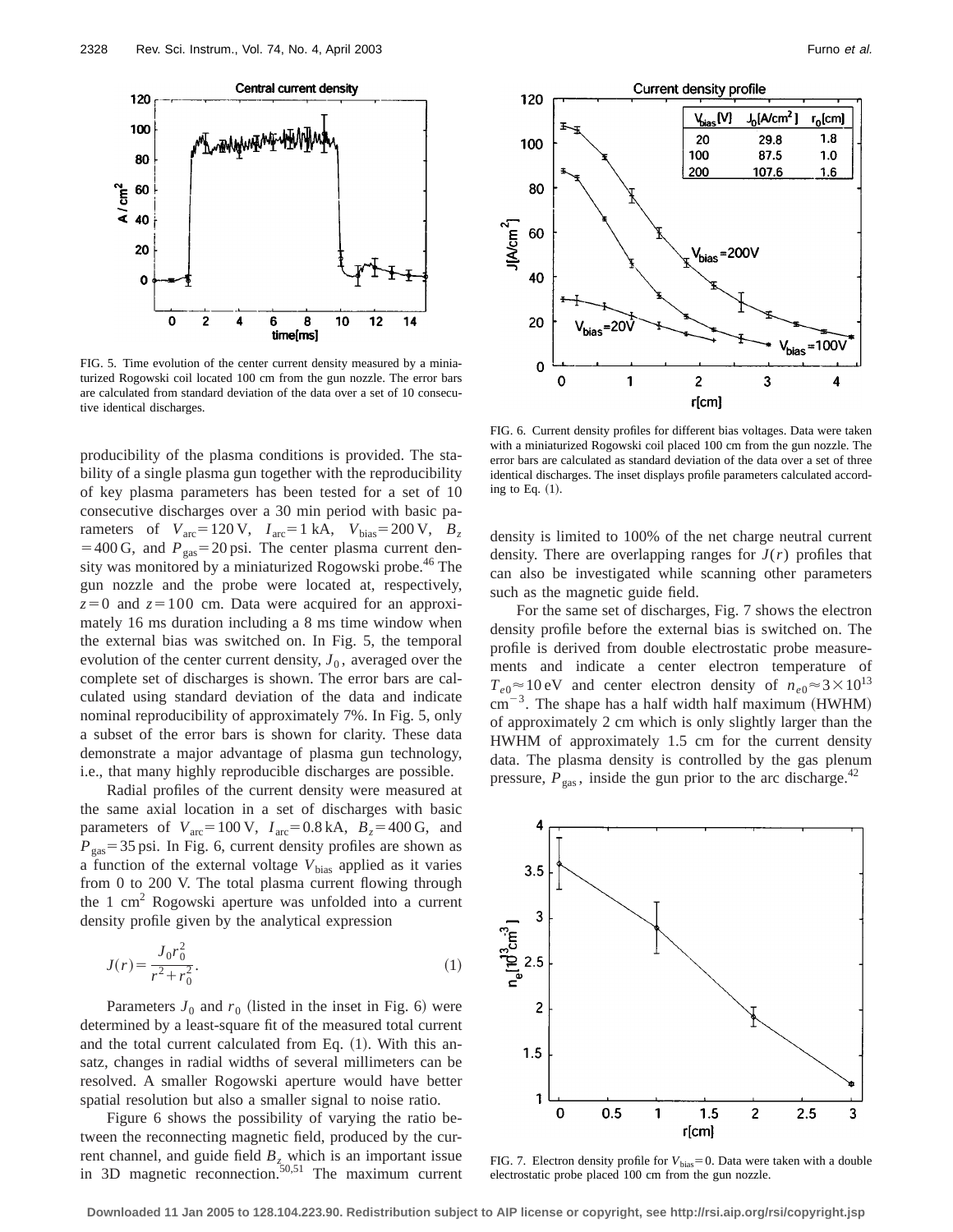



FIG. 8. Visible light emission measured by a Phantom 4 digital camera (a) close to the plasma guns and (b) farther from the plasma guns. Contour plots of the camera eight-bit gray scale are shown before the external anode is switched on. Two radially localized axially extended channels for both axial locations are visible. The round features at the periphery are a result of the round vacuum viewport.

For the simplest magnetic reconnection experiment, the visible light emission from two current channels was monitored during their merging along the RSX axis. Two plasma guns with nozzles at  $z=0$  cm spaced approximately 5.5 cm apart along a diameter were operated with basic discharge parameters  $B_z = 400 \text{ G}$ ,  $P_{\text{gas}} = 20 \text{ psi}$ , and  $V_{\text{bias}} = 200 \text{ V}$ . The plasma discharge was initiated at  $t=0$  and the external bias voltage was switched on at  $t=1$  ms for a 2 ms period.

The visible light emission was monitored by a Phantom 4 fast framing camera<sup>47</sup> that viewed the two plasma channels perpendicularly from the top of the RSX vessel. Figures 8 and 9 show contour plots of the camera eight-bit gray scale frames (a) for  $V_{bias} = 0$  and 200 V, respectively. The frames in Figs.  $8(a)$  and  $9(a)$  were taken near the plasma guns at the axial location,  $z \approx 15$  cm. The frames in Figs. 8(b) and 9(b) were taken farther from the plasma guns at the axial location, *z*≈50 cm. The round features at the periphery are a result of the round vacuum viewport. Some reflections near the edges are due to our less than ideal viewing dump. The camera exposure time and frame to frame time interval were, respectively, 117 and 270  $\mu$ s. The Phantom 4 camera was free running and the data acquisition stop trigger was synchronized to initiation of the arc trigger, thus the reference time for each frame has an actual uncertainty of half the framing time or 135  $\mu$ s. In order to resolve unambiguously the visible light emission before and after the bias is turned on, the

FIG. 9. Visible light emission measured by a Phantom 4 digital camera  $(a)$ close to the plasma guns and (b) farther from the plasma guns. Contour plots of the camera eight-bit gray scale are shown after the external anode is switched on. Two radially localized axially extended structures are visible at  $z \approx 15$  cm. A single compact structure is visible at  $z \approx 50$  cm, suggesting merging of the two current channels along the RSX axis.

frames in Figs. 8 and 9 correspond to nominal time of 810 and 1350  $\mu$ s.

Before  $V_{bias}$  is switched on, the visible emission shows two radially localized and axially extended channels for both axial locations with no apparent spreading of the emission profile, Fig. 8. After the bias is switched on, the visible light structures remain distinct near the plasma guns, Fig.  $9(a)$ , but have merged into one axially extended radially compact structure at  $z \approx 50$  cm, Fig. 9(b). We interpret this behavior as the signature of two current channels merging along the RSX axis. The time evolution of the visible light emission during merging cannot be resolved with the present camera framing speed and shutter gate times.

The visible light emission is mostly red, consistent with  $H_{\alpha}$  Balmer emission from excited neutral hydrogen permeating each plasma channel. For plasma conditions not too different from these in the present experiment,  $Fiksel<sup>42</sup>$ showed that hydrogen Balmer emission, neutral density, and plasma density profiles are approximately similar, therefore the visible emission in Figs. 8 and 9 can crudely indicate the plasma density structure of each channel, as suggested by Fig.  $9(b)$ . The visible emission contours are also consistent with current profile measurements. $52$  Each current channel has a radial distribution 15 cm downstream of the gun nozzle, similar to the current density profile shown in Fig. 6 for  $V_{bias}$ =200 V. In the nozzle area in front of the gun the entire current density must be radially localized to the 1 cm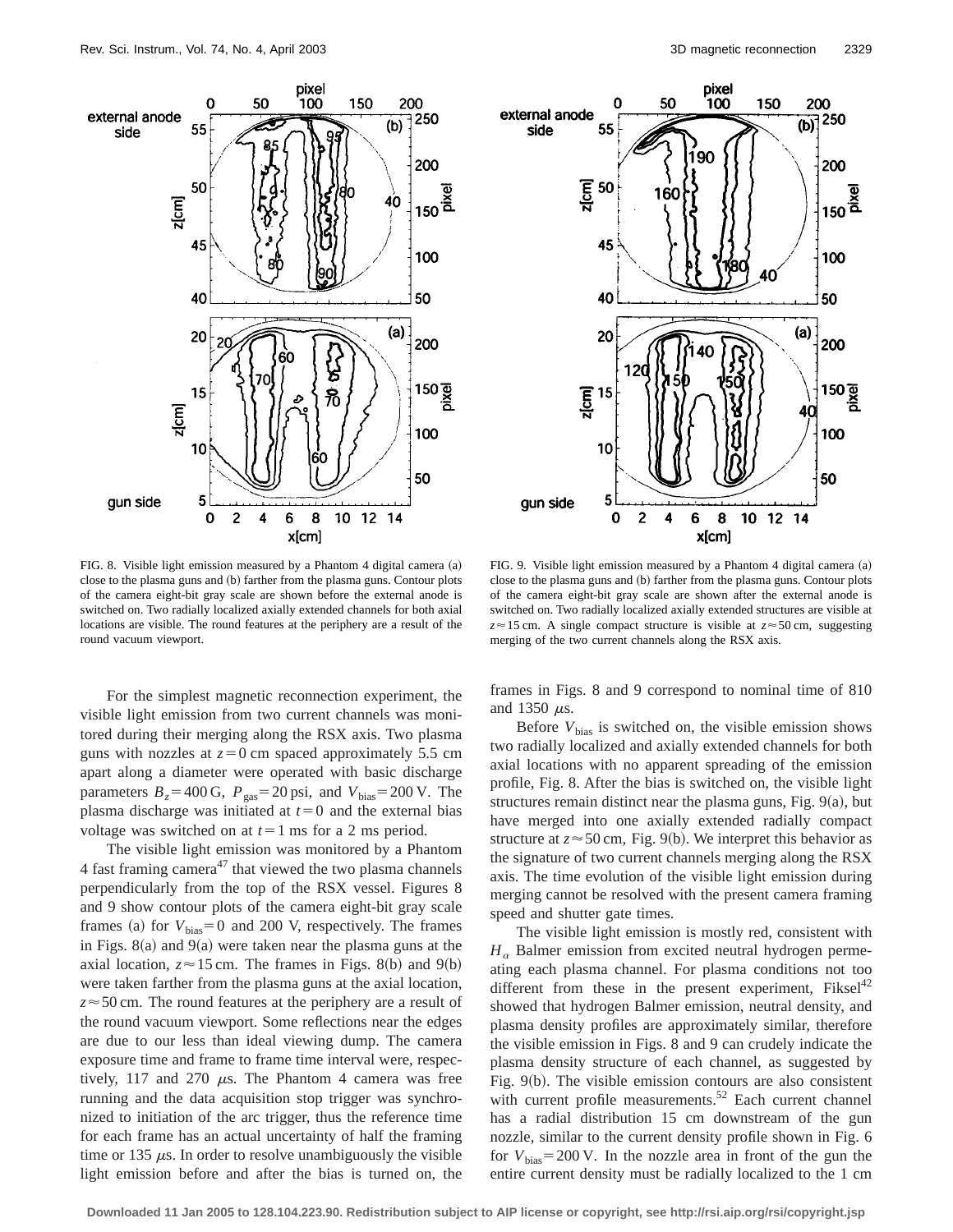TABLE I. Comparison of parameters of existing magnetic reconnection experiments.

| Parameter                  |    |          | Unit LAPD TS-3 MRX SSX              |     |     | <b>VTF</b>      | <b>RSX</b>   |
|----------------------------|----|----------|-------------------------------------|-----|-----|-----------------|--------------|
| -S                         |    | $1 - 10$ | <b>200</b>                          | 800 | 300 | $1000 \leq 800$ |              |
| $r_{Gi} = c_s/\omega_{ci}$ | cm | - 40     | 0.5                                 | 0.5 | 0.5 |                 | $3 \t 0.1-4$ |
| $\delta_e = c/\omega_{ne}$ | mm |          | $6$ 0.3-0.6 0.3-0.6 0.3-6 5.3 0.3-2 |     |     |                 |              |
| $\delta_i = c/\omega_{ni}$ | cm |          | $24 \t 1-2 \t 1-2$                  |     | 2   |                 | $23 \t 1-7$  |

diameter aperture and is presumably very large. By the time the current channels have propagated as far as  $z \approx 42 \text{ cm}$ , they have merged into one single current channel. In the axial region  $15 \text{ cm} \le z \le 42 \text{ cm}$ , the magnetic topology must change from double distinct sets of nested flux surfaces to one merged set. In future work we intend to experimentally investigate this region.

#### **IV. DISCUSSION**

The design and construction of the RSX device at Los Alamos National Laboratory was presented. The RSX is suitable for the study of three-dimensional magnetic reconnection during the coalescence of parallel current channels. The RSX takes advantage of recently developed plasma gun technology to create hydrogen plasma current channels of high current density ( $J \le 1$  MA/m<sup>2</sup>), resulting in electron densities and temperatures in the range of  $n_e \approx 1 - 30 \times 10^{13} \text{ cm}^{-3}$ and  $T_e \approx 10-20$  eV. One major advantage of plasma gun technology is that it allows a high degree of flexibility in scaling independently the different parameters important in the reconnection process. The ranges of adjustable experimental parameters are appropriate for the study of magnetic reconnection in both collisional and collisionless regimes  $(S<800)$ . RSX plasmas are pulsed ( $\approx$ 10 ms duration) and thus compatible with internal probes as well as with noninvasive optical diagnostics. The reproducibility of the plasma conditions with small shot to shot variation shown in Fig. 5 leads to optimism that 3D measurements of the plasma dynamics will be as meaningful as the pioneering work of Gekelman *et al.*<sup>30,48</sup> Table I shows a comparison of RSX parameters to existing magnetic reconnection experiments.

There are significant differences between a linear experiment such as RSX and other experiments in which magnetic reconnection is studied either in toroidal cusp geometry<sup>41</sup> or by merging toroidal bundles of plasmas.<sup>32,35,40</sup> Whereas toroidal systems are not affected by end effects that might obscure interpretation of the experimental results, it may be an issue in linear systems. Previous linear EMHD experiments at the University of California, at Los Angeles  $(UCLA)^{30,31}$ did not appear to suffer end effects due to possible line tying of field lines terminating on the end anode. For an estimate of the order of magnitude of these effects on the RSX, we will assume a nominal Spitzer resistivity of 5  $\mu\Omega$  m for an electron temperature of  $T_e \approx 15 \text{ eV}$ . This includes a factor of 2 conductivity enhancement from the drifting electron population.<sup>53</sup> The electric field required to support  $0.5-1$  $MA/m<sup>2</sup>$  is approximately 2–5 V/m, leading due to a voltage drop of 8–20 V along the 4 m column, which is on the order of *Te* /*e*. If the ends are line tied by perfectly conducting end boundaries, all radial and azimuthal electric fields would be shorted out to zero. On the other hand, local parallel voltage drops due to increased resistivity are likely also be of the order of  $T_e/e$ . Because of axial insulation, the plasma could support nonuniform local axial, radial, or azimuthal electric field profiles. These resistivity effects could follow from turbulence, including wave–wave, wave–particle scattering, and reconnection mechanisms.

Another important issue is to estimate the effects of electron–neutral collisions that might interfere with the collective plasma physics we are trying to observe. The plasma downstream of the gun is typically 30%–80% ionized depending on the discharge parameters. The plasma column close to the gun nozzle is nearly completely ionized<sup>54</sup> and the plasma density is comparable to or larger than the surrounding neutral density. The total gas load emitted from the gun can be estimated from the rise in neutral pressure determined with a Bayard–Alpert ion gauge to  $5 \times 10^{-4}$  Torr after a discharge. For the set of discharges in Fig. 7, this corresponds to a neutral density of  $n_{\text{H}_2} \approx 1.7 \times 10^{13} \text{ cm}^{-3}$  for H<sub>2</sub> which is approximately 50% of the typical plasma density of  $3.5 \times 10^5$  cm<sup>-3</sup> shown in Fig. 7. The vessel volume is  $5.5 \times 10^5$  cm<sup>-3</sup>, so the particle inventory for this maximum neutral pressure corresponds to approximately  $8 \times 10^{18}$  H<sub>2</sub> molecules.

The electron–ion collision time  $\tau_{ei}$  is approximately 8–80 ns for electron temperatures in the range of 4–20 eV. In this range, the total reaction rate for electrons on diatomic hydrogen is  $\langle \sigma v \rangle \approx 1.2 \times 10^{-7}$  cm<sup>3</sup>/s.<sup>55</sup> Atomic hydrogen also exists, and the reaction rate for electrons is much smaller for electron temperatures of interest. For a neutral density of  $n_{\text{H}_2} \approx 2 \times 10^{13} \text{ cm}^{-3}$ ,  $\tau_{en} \approx 420 \text{ ns} \approx (7 - 70) \times \tau_{ei}$ , indicating that electron–neutral collisions are a negligible effect. Collision rates with excited hydrogen neutrals can be two orders of magnitude larger but the density of excited atoms is likely to be small since they are quickly ionized.

The visible light emission contours shown in Figs. 8 and 9 are the RSX initial measurements during the coalescence of parallel current channels. The associated physics of magnetic reconnection processes will be the subject of future investigations with 3D measurements of magnetic structures and fluctuations.

#### **ACKNOWLEDGMENTS**

This work was supported by the Los Alamos Laboratory Directed Research and Development Exploratory Research program. The authors are grateful for the valuable assistance and support of R. Maqueda.

- ${}^{1}$ R. G. Giovanelli, Nature (London) **158**, 81 (1946).
- <sup>2</sup>V. M. Vasyliunas, Rev. Geophys. Space Phys. **13**, 303 (1975).
- <sup>3</sup> S. Tsuneta *et al.*, Sol. Phys. **136**, 37 (1991).
- <sup>4</sup> R. M. Kulsrud, Phys. Plasmas 2, 1735 (1995).
- $5$ Y. Shi, C. C. Wu, and L. C. Lee, Geophys. Res. Lett. **15**, 295 (1988).
- <sup>6</sup> Y. Saito et al., J. Geophys. Res. **100**, 567 (1995).
- <sup>7</sup>M. Oieroset *et al.*, Nature (London) **412**, 414  $(2001)$ .
- <sup>8</sup> S. A. Colgate *et al.*, Phys. Plasmas 8, 2425 (2001).
- $^{9}$ B. B. Kadomtsev, Sov. J. Plasma Phys. 1, 389 (1976).
- <sup>10</sup>S. Martini et al., Plasma Phys. Controlled Fusion 41, A315 (1999).
- <sup>11</sup> P. A. Sweet, *Electromagnetic Phenomena in Cosmical Physics*, edited by